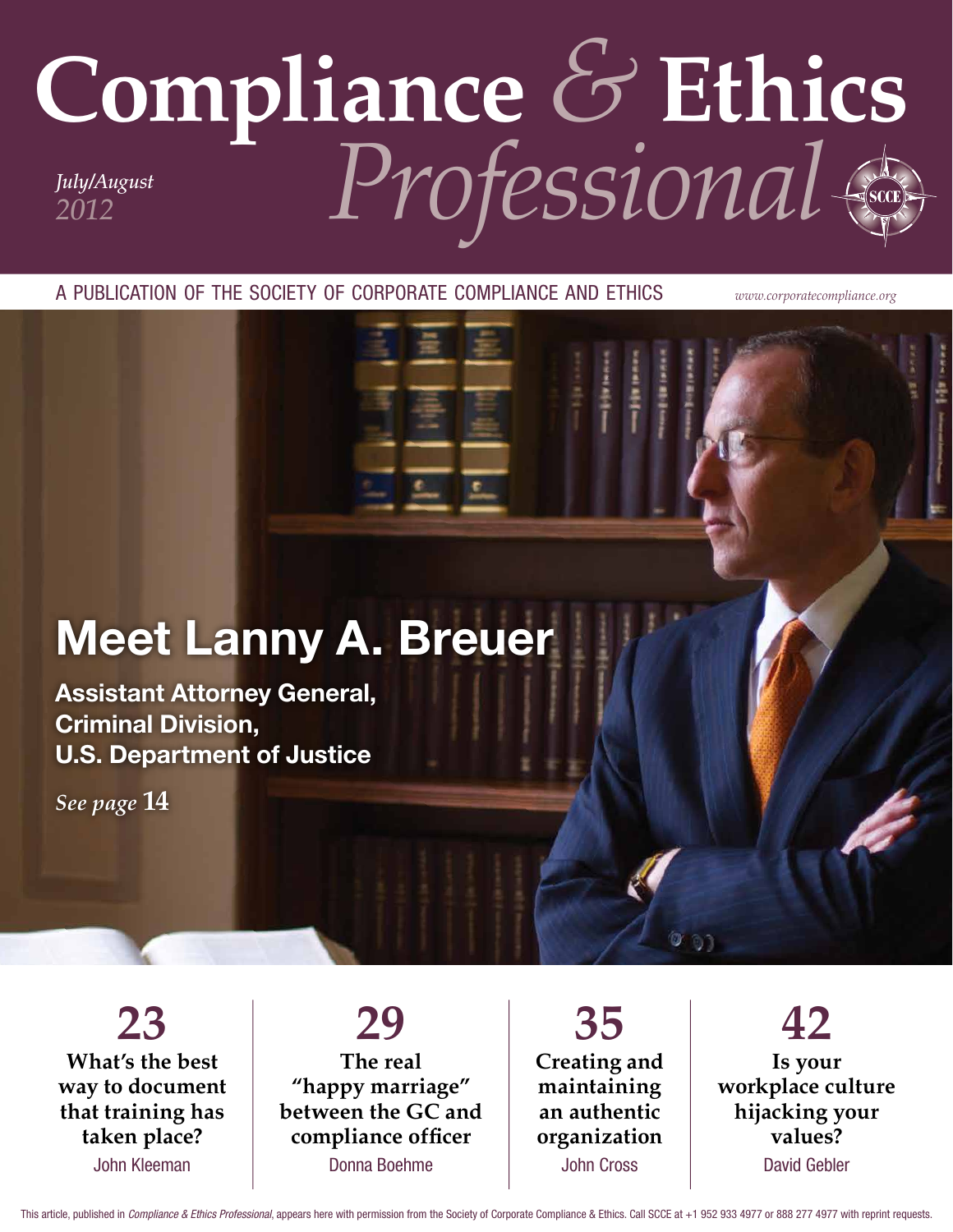# by Joe Murphy, CCEP **The FTC and antitrust compliance programs**

- » The Antitrust Division ignores compliance programs; the Federal Trade Commission (FTC) does not.
- » A strong compliance program can be evidence of good faith for the FTC in determining penalties.
- » The FTC could have more impact by following the USSGs compliance program standards.
- » The FTC could take the lead in issuing guidance on antitrust compliance programs, like competition authorities in other countries have done.
- » Both the Antitrust Division and FTC should embrace compliance programs as a means to promote competition and protect consumers.

In the antitrust field, there are essentially two<br>kinds of compliance issues. One deals with<br>complicated matters, like monopolization,<br>distribution issues, discrimination, and mergers. In the antitrust field, there are essentially two kinds of compliance issues. One deals with complicated matters, like monopolization, The other deals with per se violations or cartels. These are agreements among competitors to



limit or avoid competition, and are subject to criminal enforcement in the U.S. In this article, we deal primarily with anti-cartel compliance programs.

In most enforcement areas, the federal government recognizes the value of compliance programs. It gives compliance programs appropriate credit,

**Murphy** 

imposes them on violators, and offers guidance on what should be in effective programs. But, in a somewhat mysterious pattern, the Antitrust Division of the Department of Justice (DOJ) does not even seem interested. Alone among DOJ's criminal enforcers, the Antitrust Division gives no recognition, permits no sentencing credit, and does not impose any kind of program for admitted violators who enter its leniency program. Even in settling cases where other prosecutors require compliance programs, the Division ignores them.<sup>1</sup>

Is this antagonism to compliance programs just some odd feature of antitrust law? To test this out, we looked at the Federal Trade Commission (FTC) which, through its Bureau of Competition, enforces the competition laws in the civil area for conduct violations and unlawful mergers. We discovered that the FTC does not follow the same approach. In fact, the FTC has a much more nuanced approach to the topic.

## A bit about the FTC

To understand how the FTC fits into this picture, it is important to start with a little background. Like other government agencies, the FTC is divided into different units, including the Bureau of Competition. This is the one we focused on for this article. The Bureau of Competition shares non-criminal antitrust jurisdiction with DOJ. In addition, it has exclusive jurisdiction to enforce the FTC Act, which is a civil—not criminal—law intended to prevent and remedy anticompetitive conduct and unlawful mergers. The FTC Act also covers "unfair or deceptive acts or practices," (i.e., consumer protection), but this is beyond the scope of this article, which deals only with anticompetitive conduct violations.

duct, the focus of the Bureau of Competition is<br>to remedy competitive harms and to prevent<br> $+1$  952 933 4977 or 888 277 4977 www.corporatecompliance.org When it addresses anticompetitive conto remedy competitive harms and to prevent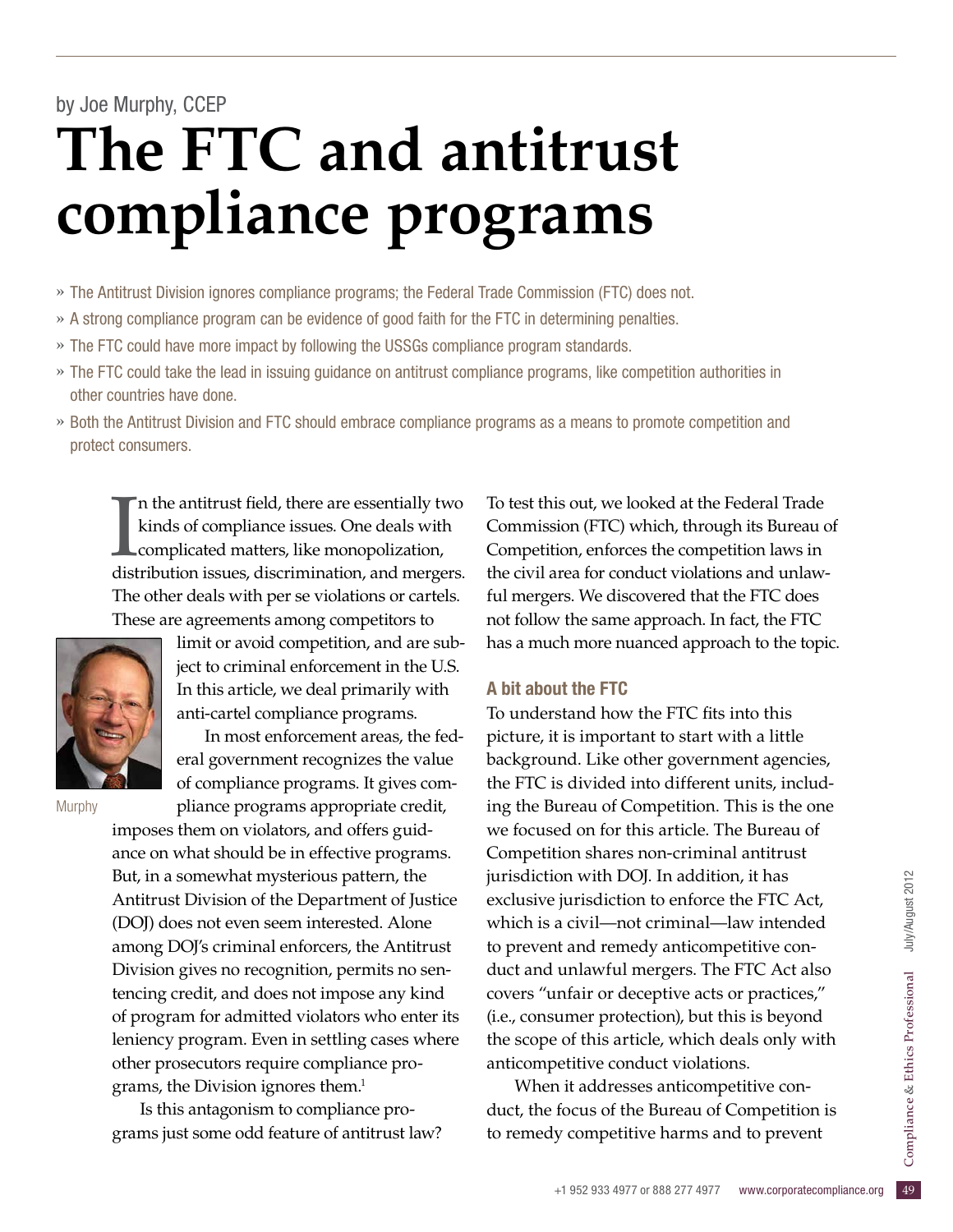recurrence, not to punish. However, it does have authority to pursue punishment for violations of orders, including consent orders that companies have entered into with the FTC, and (jointly with DOJ) violations of the law requiring advance notifications of certain mergers and acquisitions.

Outside of antitrust, other parts of the FTC also address consumer protection, including

privacy issues. In these other areas, the FTC has occasion to deal with compliance programs as well. In fact, in the privacy area, the Commission has issued guidance under the Red Flags Rule that draws directly from the field of compliance and ethics.

The FTC has shown flexibility and interest in the topic of company compliance programs.

The DOJ Antitrust Division and the FTC Bureau of Competition do work cooperatively on certain competition law matters, such as jointly developing guidance on mergers and in representing the U.S. in international dealings, such as participation in the Organization for Economic Cooperation and Development's (OECD) Competition Committee.

### The FTC's approach

posals in this article, or any matters related to<br>the activities of the Antitrust Division.)<br><sup>50</sup> www.corporatecompliance.org +1 952 933 4977 or 888 277 4977 To gain insight into the FTC's approach to compliance programs in the antitrust field, I interviewed Dan Ducore, the Assistant Director for Compliance (in the FTC context, "compliance" means enforcement). This interview was a follow-up to a similar interview published about 15 years ago. As is usual with government officials, Mr. Ducore explained that his comments were his personal views, not those of the Commission. (Mr. Ducore was not part of any discussion involving the prothe activities of the Antitrust Division.)

Mr. Ducore explained the remedial focus of the FTC's enforcement actions, but recognized that there are circumstances where the FTC will seek penalties from offending companies. As noted, this occurs when companies violate the FTC's administrative orders (whether issued by consent agreement or after administrative trial) and when they violate the pre-merger notification requirements. Mr. Ducore, who

> confined his comments to practical points in FTC practice, did not dismiss compliance programs as mere "failed programs" (not his term) if any employee breaks the law, in contrast to the rhetorical flourishes of Antitrust Division spokespersons. Rather, he pointed out that the Commission considers a company's good

faith in determining penalties for violations of orders, and that institution of a strong compliance program could be evidence of that good faith. In Mr. Ducore's straightforward words, if a company committed a violation of an order, "a good compliance program would work to their benefit."

The FTC has also required compliance programs, as appropriate, in some recent cases. However, on this point Mr. Ducore expressed two concerns. First, he observed that members of the FTC staff are "not the experts" and therefore would be reluctant to specify too much detail for a program. Second, if the FTC imposed a specific list of "compliance requirements," and the company did these and yet committed a serious order violation, it might argue in its defense something like "We did what you said to do, so you can't punish us."

Mr. Ducore noted that the Commission has evolved in its approach. He said that for many years the FTC's orders frequently simply required respondents to send out copies of the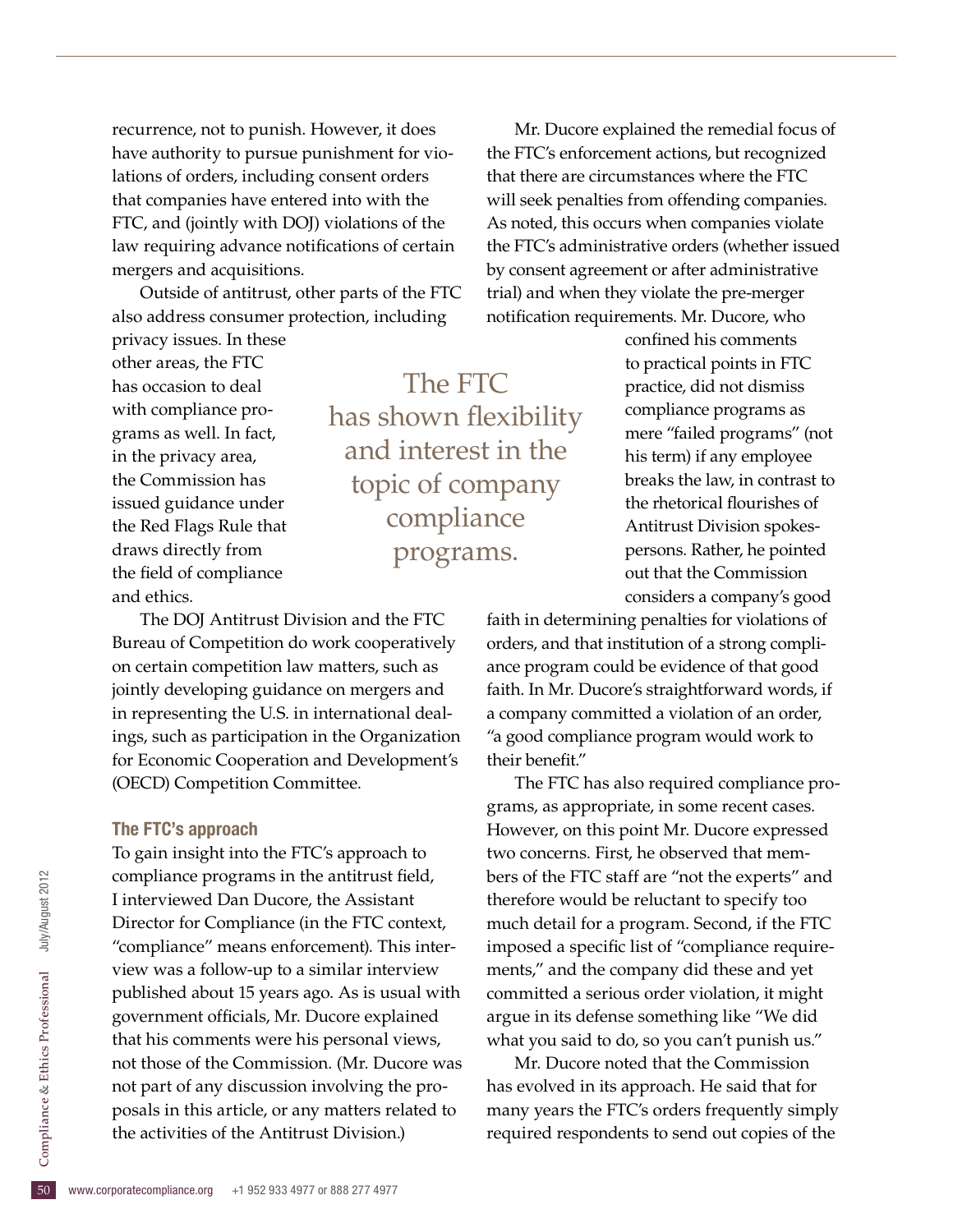order and assure that key employees received them, relying on that to educate employees. The FTC and its staff, however, have more recently recognized that such publication was probably not focused enough, and have moved to require some actual training.

In the author's view, the terms of settlement in one FTC case, the National Association of Music Merchants (NAMM),<sup>2</sup> stand out in this regard. This order, which settled a collusive agreement case against a trade association, did list some very specific elements, more reminiscent of the decrees imposed by the DOJ's Criminal Division. For example, NAMM had to have an antitrust compliance officer, it had to train the board annually along with employees and agents, and there had to be a procedure

for reporting violations confidentially and without fear of retaliation. Although there were a number of ways an experienced compliance and ethics professional could have improved the program standards (e.g., having the compliance

officer only removable by the board, making incentives part of the program, requiring periodic evaluation of the program), it nevertheless reflected a determination by the FTC to ensure that NAMM changed its approach and did not repeat the violation.

### A way forward for the FTC

The FTC has shown flexibility and interest in the topic of company compliance programs. The model set in the NAMM case is a good start, but with room to improve. Most notably, the FTC could get more impact by following the excellent standards and management principles captured in the Federal Sentencing Guidelines. Although the Guidelines were originally only applicable to criminal cases,

they have since evolved as the template for all forms of compliance programs, whether addressed to criminal, civil, or ethical misconduct. We have learned, over time, that the elements of an effective compliance program are common across all risk areas and all forms of violations. The Sentencing Guidelines thus offer the best model for the FTC, even though its enforcement is limited to civil matters.

The FTC staff could begin by recognizing compliance and ethics as a field of study, making a point of learning more about this emerging field, and developing increased expertise. Courses, programs, and literature are available. For example, the Antitrust Section of the American Bar Association (ABA) has developed a bibliography on antitrust

> compliance and most recently included three sessions on compliance programs at its Spring 2012 Meeting (attended in at least one instance, the author is happy to report, by representatives of the FTC), and the SCCE has a great deal of information

available on its website for free. Another possible step was demonstrated by the Securities and Exchange Commission (SEC). When it launched a boot camp on anticorruption for its own staff, it included a module on compliance programs (the author was one of the instructors). The FTC is well suited to have at least some staff members with compliance program expertise, who would then be available to other antitrust enforcement officials.

and compliance professionals primarily to tout<br>the Division's leniency program, but the FTC<br><sup>+1 952 933 4977 or 888 277 4977</sup> www.corporatecompliance.org 51 What is particularly notable, however, is that the Bureau of Competition has been absent from the discussion, even though they have more expertise than the Antitrust Division. Division spokespersons use meetings of lawyers the Division's leniency program, but the FTC

The model set in the NAMM case is a good start, but with room to improve.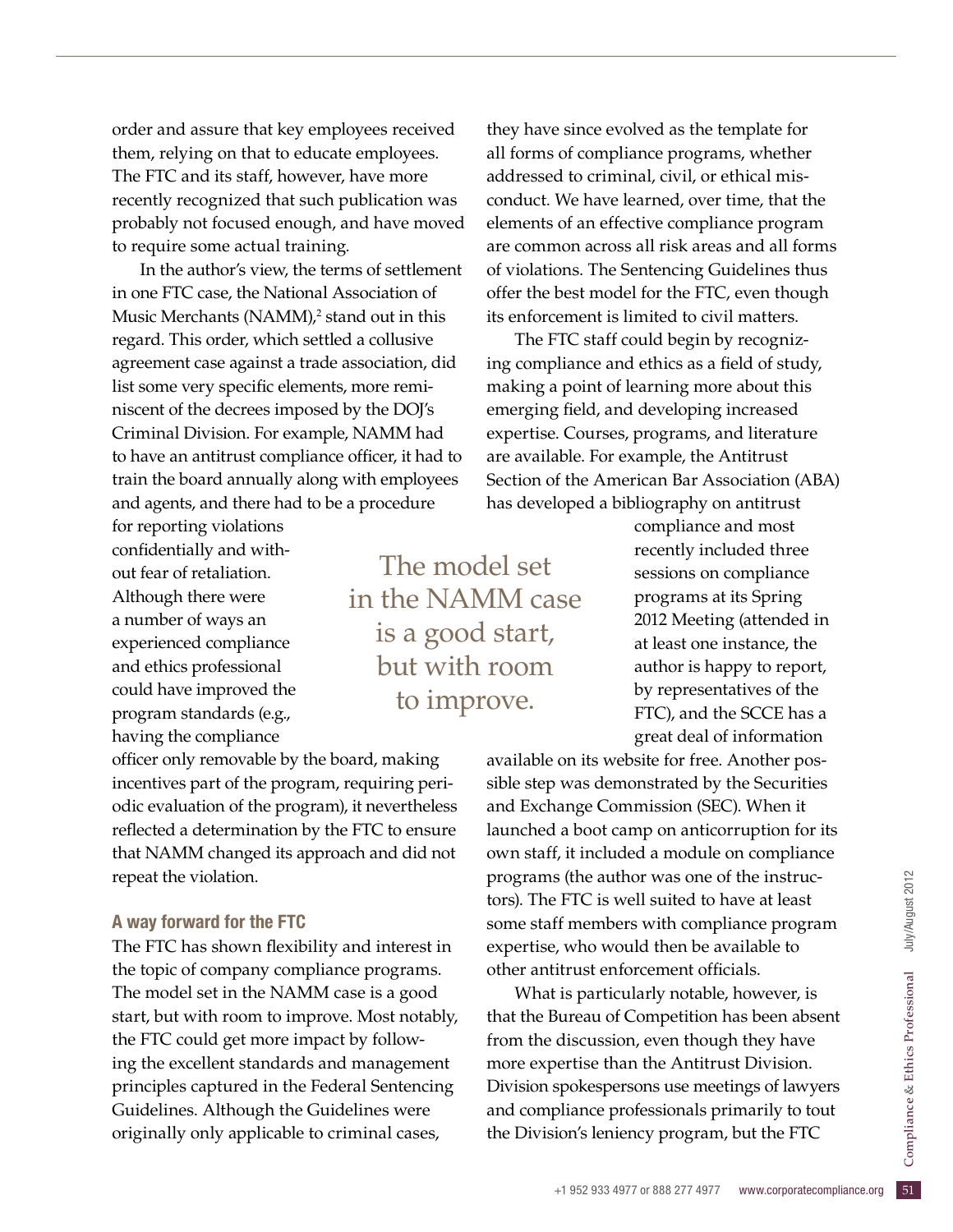has not been there—not at SCCE programs, not at the Practicing Law Institute, and not in the ABA programs. No expertise from the FTC is provided in the seminars, webinars, blog postings, or the literature.

The FTC's Bureau of Competition should be taking the lead in this area where it has experience and an open-minded approach. By contrast, the Antitrust Division evidently has no interest, no experience, and no expertise. Its overwhelming focus is its leniency program. The Bureau of Competition could also draw from its sister bureau, which already deals with the nitty-gritty details of compliance programs in the privacy area.

The FTC should set the policy that compliance programs count, and that diligence will be considered. The Antitrust Division should then officially buy in to this policy, which already exists in the rest of the DOJ. Other enforcement and regulatory agencies have also pursued this policy, such as the SEC, Federal Energy Regulation Commission (FERC), and Health and Human Services Office of the Inspector General. It makes sense to house this issue in an agency like the FTC. The FTC, working with the Antitrust Division's support, can also set the policy that compliance programs will be imposed on violators to prevent and deter violations. This step can send a very important message to the business community, and through the terms of administrative orders, settlement agreements, and consent decrees, set examples for what should be included in diligent antitrust compliance programs.

price fixing case,<sup>3</sup> and especially for companies<br>
coming into the Antitrust Division's leniency<br>
<sup>52</sup> www.corporatecompliance.org +1 952 933 4977 or 888 277 4977 By requiring programs for antitrust offenders, the FTC would be acting to prevent recidivism, and this should be part of the normal resolution of cases. For the Antitrust Division, this would occur when companies plead, as in the Bridgestone bid rigging and coming into the Antitrust Division's leniency

program. Even when companies have voluntarily disclosed violations, there still needs to be some accountability on their part. It is little to ask of companies that have broken the law that they reform their ways through implementing rigorous compliance programs. In this task, the FTC and the Antitrust Division could coordinate their approach, imposing and monitoring programs consistently across both agencies.

The FTC could also take the lead in issuing guidance for the business community on antitrust compliance programs. There are many examples on how to do this. Indeed, the FTC staff did take this step on a modest basis before, in a 1983 publication on antitrust compliance programs (Federal Trade Commission, "FTC's Model Antitrust Compliance Audit Program").

Mr. Ducore's concern about practitioners arguing that they followed the guidance and are therefore bullet-proof is a legitimate point, but one that has been effectively addressed by agencies in various risk areas around the world. There are very practical remedies for this that have worked effectively for others. These include adding appropriate disclaimers that the decision to give credit for a program is discretionary, and providing that the burden of proof is on the company. Moreover, the mere fact that a party makes an argument does not mean that the argument prevails. The Criminal Division of DOJ has been imposing relatively detailed compliance programs for years without any apparent concern that a company that engages in foreign bribery despite such a program will escape punishment. Other agencies have issued guidance on compliance programs and imposed programs without interfering with their enforcement agendas.

There are numerous examples of agencies giving compliance program guidance that the FTC could consider in going forward. The Competition Bureau Canada, in issuing its bulletin on compliance programs, first exposed a draft for public comment and then took the